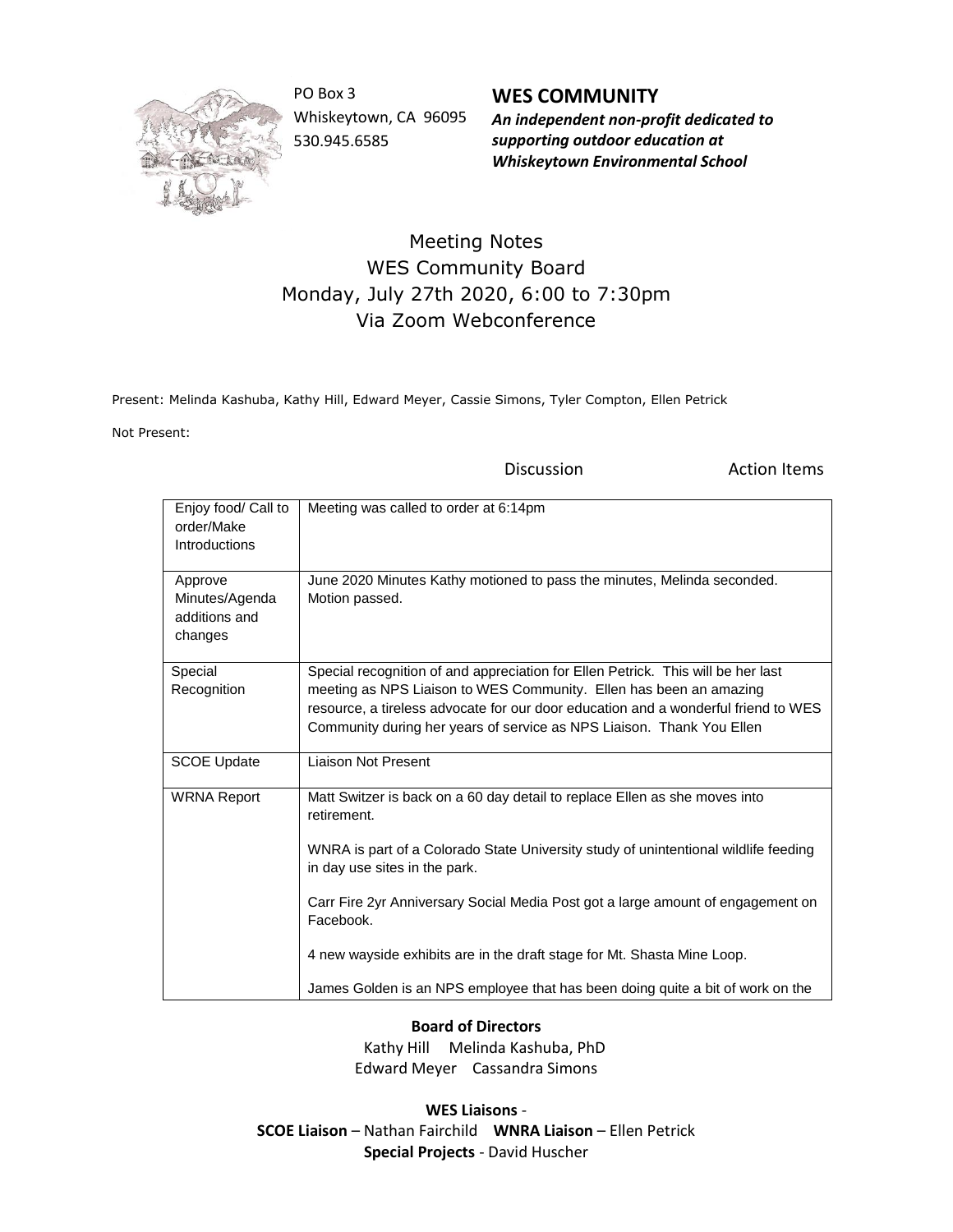|                                                            | WNRA website and in doing so is putting the park at the forefront of future cyber<br>connections for all parks.                                                                                                                                                                                                                                                                                                                                                                                          |
|------------------------------------------------------------|----------------------------------------------------------------------------------------------------------------------------------------------------------------------------------------------------------------------------------------------------------------------------------------------------------------------------------------------------------------------------------------------------------------------------------------------------------------------------------------------------------|
|                                                            | Gravel augmentation project in Clear Creek below the WES Campus is looking<br>good. Possible Elk sightings in Clear Creek Picnic Area. Water quality at the Lake<br>is looking very good this summer despite record visitation numbers.                                                                                                                                                                                                                                                                  |
|                                                            | Park has been working hard to fill Jen Gibson's position and have found good<br>candidtates to hopefully fill the position soon.                                                                                                                                                                                                                                                                                                                                                                         |
| Friends of<br>Whiskeytown                                  | Liaison No Present                                                                                                                                                                                                                                                                                                                                                                                                                                                                                       |
| <b>Treasurers Report</b>                                   | Current Balance \$3,698.86                                                                                                                                                                                                                                                                                                                                                                                                                                                                               |
|                                                            | No longer have a monthly storage bill thanks to the fact that NPS is allowing WES<br>Community to store inventory and supplies in Gettysburg Cabin on WES Campus.<br>\$76.51 of the \$120 authorized spent on new storage totes.                                                                                                                                                                                                                                                                         |
|                                                            | TechSoup accounting tool/money management system was recommended to<br>Kathy and she will look into it as a way to track finances both current and historic.<br>Discussion of security and how long has TechSoup been around, Kathy will seek<br>answers in her research.                                                                                                                                                                                                                                |
|                                                            | Kathy had a discussion with Tri Counties Bank Superintendent and they can<br>accommodate and provide services if WES Community decides to head into a<br>more formalized and ambitious fundraising campaign.                                                                                                                                                                                                                                                                                             |
| On-going<br><b>Business</b>                                |                                                                                                                                                                                                                                                                                                                                                                                                                                                                                                          |
| <b>Special Use Permit</b><br>for 50 <sup>th</sup> Birthday | NPS Regional Public Health Officer has reviewed the Special Use Permit and<br>cannot yet make a determination as there are too many unknown's at this time.<br>Melinda will continue to follow up. In the meantime Josh Hoines has been very<br>candid about the fact that the plug could be pulled at any time. Items of particular<br>concern are the proposed passenger shuttle from Mt. Shasta Mine Loop to campus<br>and the proposed food service due to challenges with proper social distancing. |
| $50th$ Birthday<br>Committee                               | Committee is in a holding pattern waiting for word regarding the Special Use<br>Permit.                                                                                                                                                                                                                                                                                                                                                                                                                  |
| Meeting                                                    | Committee is united in the philosophy that this event is an "Oppurtunity to take<br>ownership and make connection with the site, program" not a fundraiser.                                                                                                                                                                                                                                                                                                                                              |
| Storage Unit Move                                          | Thanks to Kathy and Lori for moving the inventory out of the storage unit and into<br>Gettysburg Cabin at WES Campus!                                                                                                                                                                                                                                                                                                                                                                                    |
| <b>Website Updates</b>                                     | Monthly Updating of Minutes and are directing would be donors to Facebook page<br>and Donate button.                                                                                                                                                                                                                                                                                                                                                                                                     |
| Report on WES<br>partners meeting<br>with Domokur          | Domokur is moving forward with the site plan. Week of 9/14-21 is the proposed<br>delivery date.                                                                                                                                                                                                                                                                                                                                                                                                          |
|                                                            | Wide ranging discussion of many topics during the meeting, one of which was the<br>possibility of filling in the pond and using the area as buildable space. This came                                                                                                                                                                                                                                                                                                                                   |